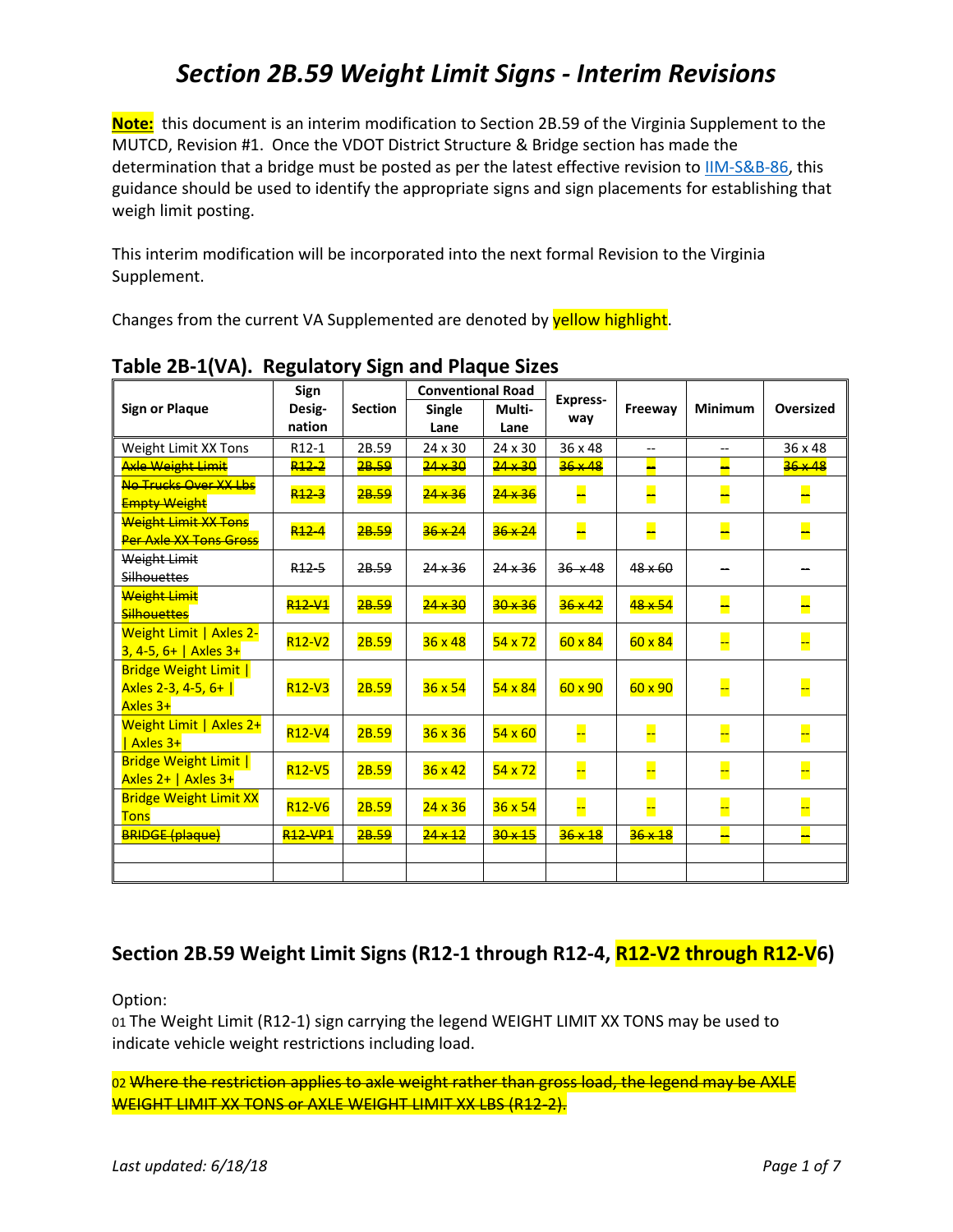03 To restrict trucks of certain sizes by reference to empty weight in residential areas, the legend may be NO TRUCKS OVER XX TONS EMPTY WT or NO TRUCKS OVER XX LBS EMPTY WT (R12-3).

04 In areas where multiple regulations of the type described in Paragraphs 1 through 3 are applicable, a sign combining the necessary messages on a single sign may be used, such as WEIGHT LIMIT XX TONS PER AXLE, XX TONS GROSS (R12-4).

**02 Standard: AXLE WEIGHT LIMIT XX TONS (R12-2), NO TRUCKS OVER XX TONS EMPY WT (R12- 3), and WEIGHT LIMIT XX TONS PER AXLE, XX TONS GROSS (R12-4) signs shall not be used on VDOT-maintained roads.**

**03 Standard: All weight limit signs on VDOT-maintained roads shall display gross vehicle weight in units of Tons.**

04 Support: To promote consistency for truck drivers and freight company employees that operate in or pass through Virginia, VDOT avoids using units of pounds and avoids posting empty vehicle weight limits.

04a Support: The NO THRU TRUCKS sign may be used if a through truck restriction has been approved in accordance with [CTB policy](http://www.virginiadot.org/programs/resources/TTRGUIDELINE101603.pdf) and has been developed due to general concerns about the impact of truck traffic on a road. It is not an appropriate sign for establishing a posted structure as per IIM-S&B-86. The NO TRUCKS OVER XX LBS EMPTY WT (R12-3) sign is not an appropriate substitute for the NO THRU TRUCKS sign. Note that a "truck" is defined by the Code of Virginia §46.2-100 as any vehicle with a gross vehicle weight of 7500 lbs (3.75 tons), excluding pickup and panel trucks.

#### Support:

05 The Code of Virginia § 46.2-1130 prohibits vehicles from crossing any bridge or culvert if the gross weight of such vehicle is greater than the amount posted for the bridge or culvert as its carrying capacity.

#### **Standard:**

06 **In accordance with the Code of Virginia, Weight Limit symbol (R12-V1 R12-V Series) signs (see Figure 2B-29(VA) in this Supplement) shall be installed near each end of bridges and culverts as described in Paragraph 5. Additionally, Weight Limit symbol signs shall be installed in advance of the last alternate route approaching the bridge. At the nearest junction upstream of the bridge, the R12-V1 R12-V Series sign shall also be installed in both directions of the cross streets so as to prevent turning traffic from approaching the bridge. Figures 2B-V2a and 2B-V2b in this Supplement shows an example of such signing.** 

07 **The R12-5 Weight Limit sign from the MUTCD shall not be used.**

07a Support –VDOT does not post weight limits for double-trailer combinations.

**08 The truck silhouettes in the R12-V series signs shall not be altered.**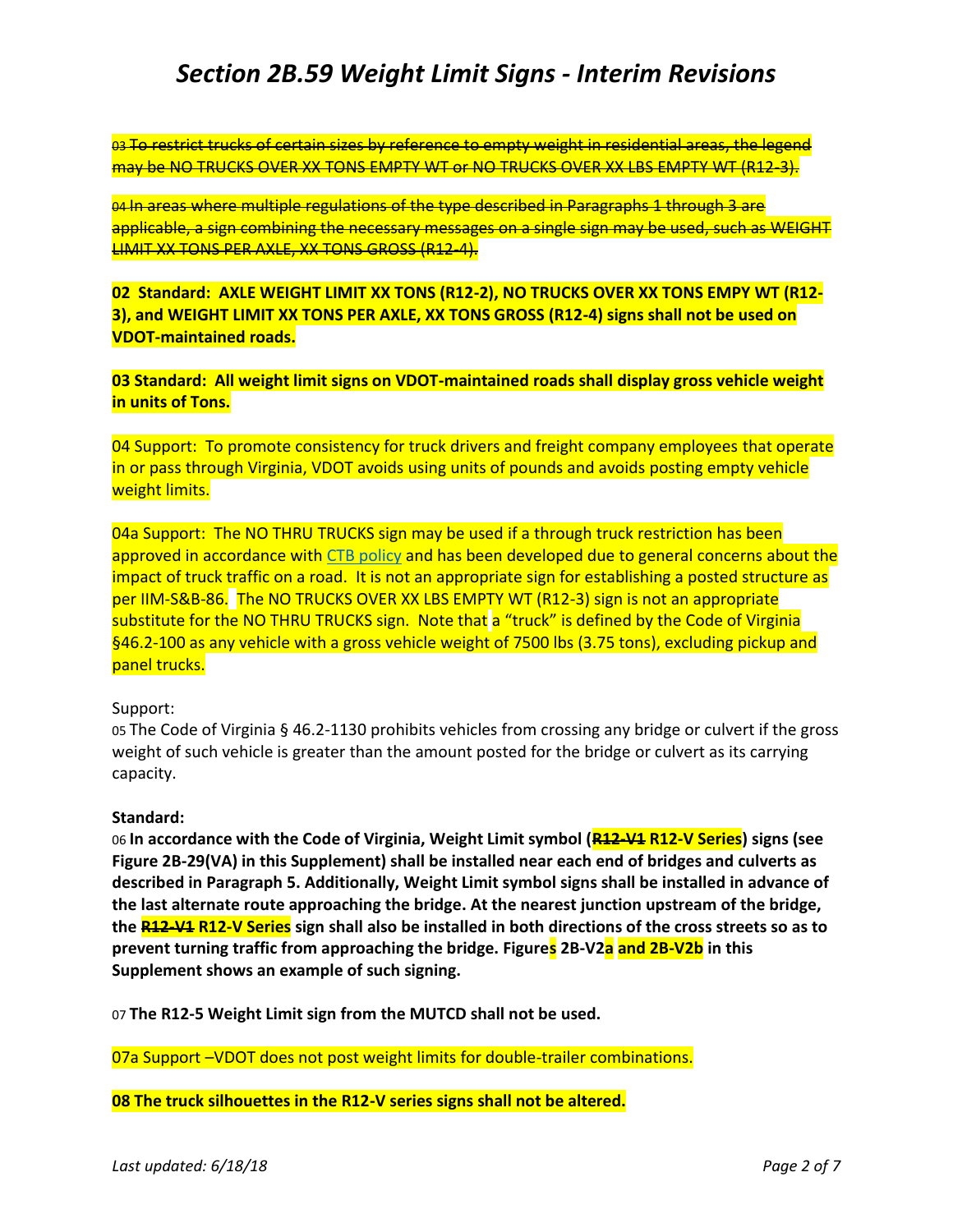08a support: the truck silhouettes in the R12-V series signs apply to all trucks that meet the listed criteria for number of axles, regardless of the actual "shape" of the vehicle.

#### *Guidance:*

08 *If the weight restriction for a single unit truck is over 20 tons, the truck symbol should show tandem axles on the rear. If the weight restriction for a tractor-trailer combination is over 30 tons, the trailer symbol should show tandem axles.*

#### *Guidance:*

09 *Table 2C-4 should be used to determine the placement distance of the signs in advance of the last alternate route. One additional Weight Limit symbol (R12-V1) sign should be installed a maximum of 150 feet beyond the last intersection on the approach road in advance of the bridge or culvert.* 

#### Option:

10 An advisory distance ahead plaque (see Section 2C.53 of the MUTCD) may be placed in advance of the last alternate route intersection.

#### **Standard:**

11 **Where a Weight Limit symbol (R12-V1) sign is installed because of a weight restriction on a bridge, the BRIDGE (R12-VP1) plaque shall be mounted above. Where a weight limit has been established for a bridge or culvert, all advance weight limit signs shall include the legend BRIDGE at the top of the sign.**

11a Option: the word BRIDGE may be omitted for the sign immediately at the bridge or culvert.

12 **When the advance signs are installed on the approach roads, a third sign consisting of the appropriate Directional Arrow Auxiliary (M6 Series) sign (see Section 2D.28 of the MUTCD) shall be included below the Weight Limit symbol sign to indicate the direction of the structure shall be installed (see Figure 2B-29(VA) in this Supplement).** 

#### **Option:**

13 Restricted structures on secondary routes may be signed using the R12-1 sign if engineering judgment determines that significant volumes of trucks carrying semi-trailers are not present. *Guidance:* 

14 *When using the Option described in Paragraph 13 above, advance signing should consist of the same signing as required in Paragraphs 6 through 12 above, with the R12-1 sign substituting for the R12-V1 sign.* 

Support:

15 The R12-V1 sign design is variable based on the weight restrictions determined for the truck classifications. Refer to the "Virginia Standard Highway Signs" book (see Appendix A of this Supplement for link) for design details.

#### *Guidance:*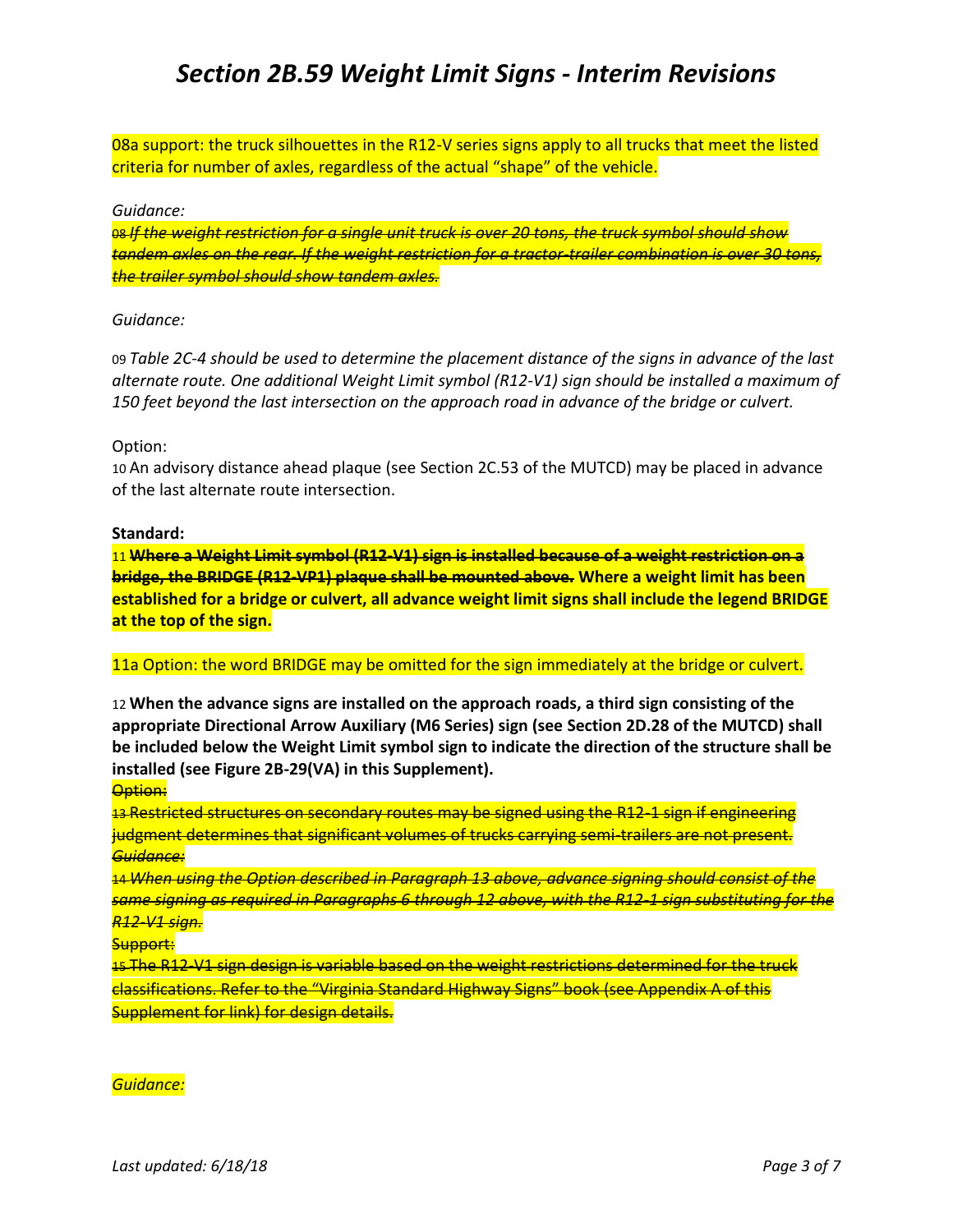*13 The selection of appropriate R12-series sign should be as per the flowcharts developed by VDOT Structure & Bridge Division.*

### Support:

14 On roads with significant truck volumes, there is benefit to Virginia industry and VDOT if graduated weight limits are posted, with a greater weight limit for "specialized hauling vehicles" (single-unit trucks with multiple axles, e.g. dump trucks). VDOT posts such signs to encourage truck companies to select multiple-axle trucks that are less impactful to bridges and pavement. However on roads with negligible truck volumes, the R12-V6/R12-1 sign sequence is preferable in terms of size and readability. R12-V6/R12-1 signs are also used on roads with a rating sufficiently low that even empty multi-axle specialized hauling vehicles would be unable to legally cross that structure.

15 Further requirements regarding bridge weight limit signs can be found in the latest effective revision to [IIM-S&B-86](http://www.virginiadot.org/business/bridge-ii-memoranda-index.asp), "Load Rating and Posting of Structures."

16 Future revisions to the Supplement will address the requirements of the federal FAST Act regarding emergency vehicle weight limits.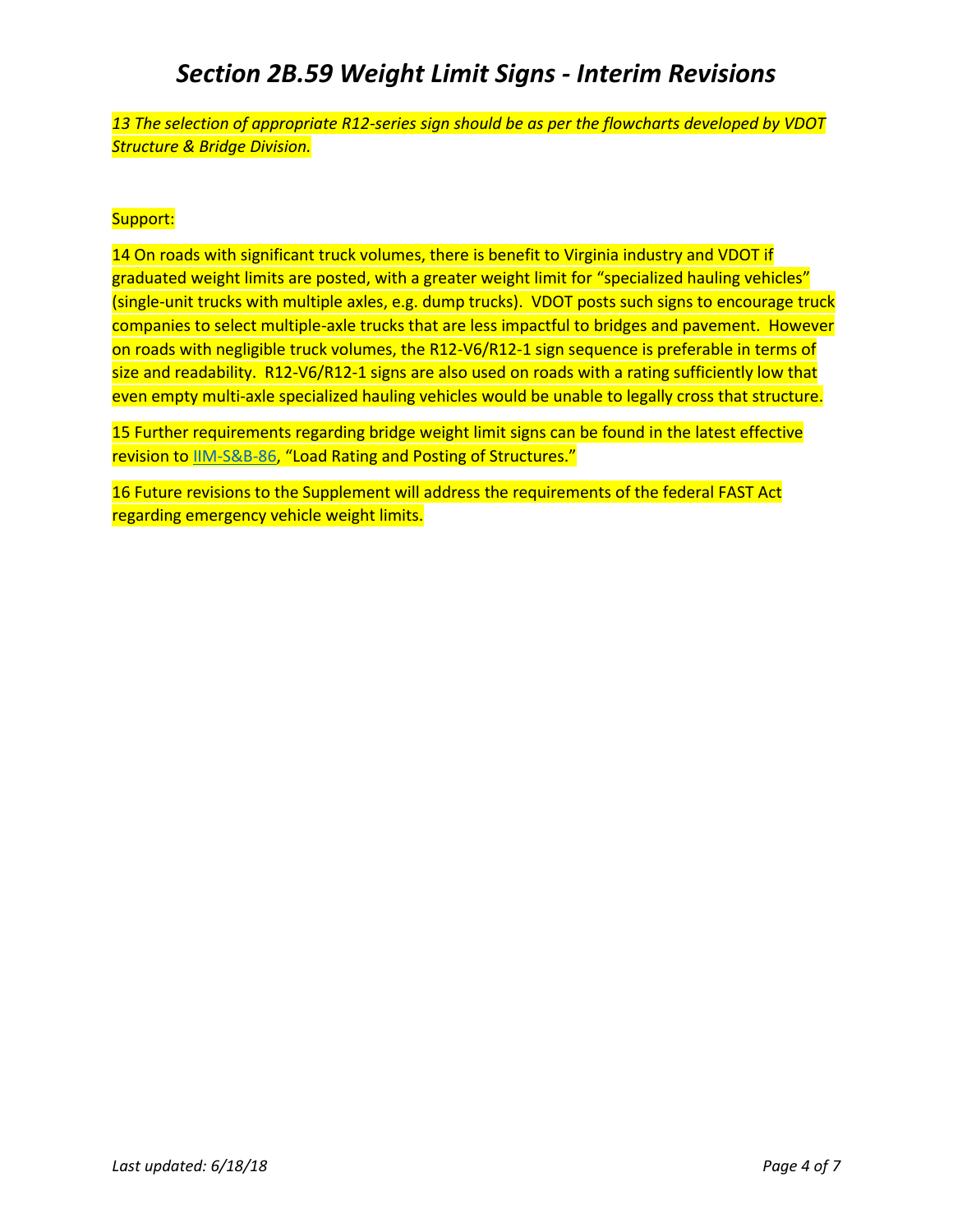

Figure 2B-29(VA). Road Closed and Weight Limit Signs



R12-V6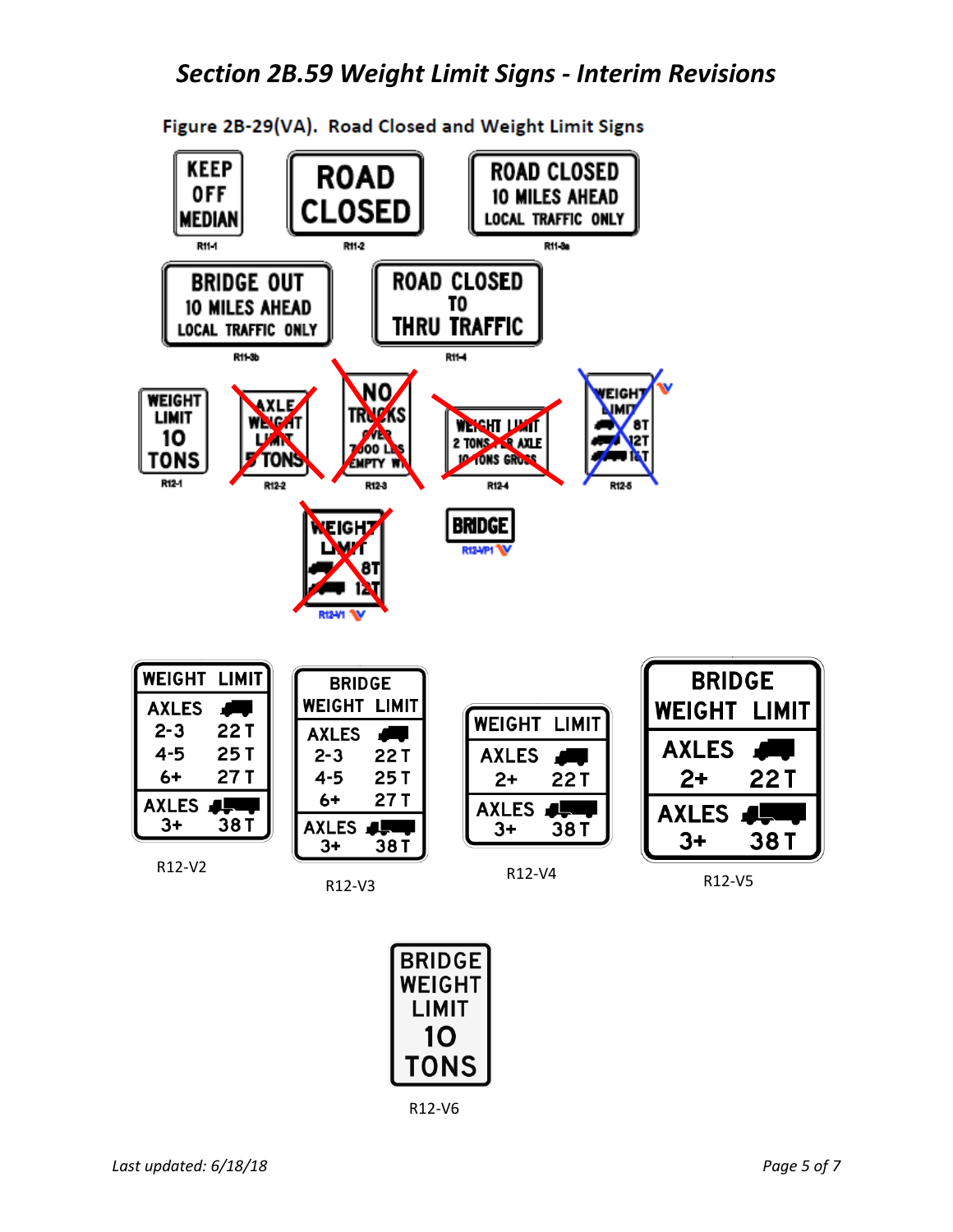**Figure 2B- V2a. Example of Bridge Weight Signing on Undivided Road**



### NOTES:

*Last updated: 6/18/18 Page 6 of 7* 1. R12-V2 and R12-V3 signs are shown for shown for illustration purposes, however appropriate R12-V series sign should be determined as per VDOT S&B guidance.